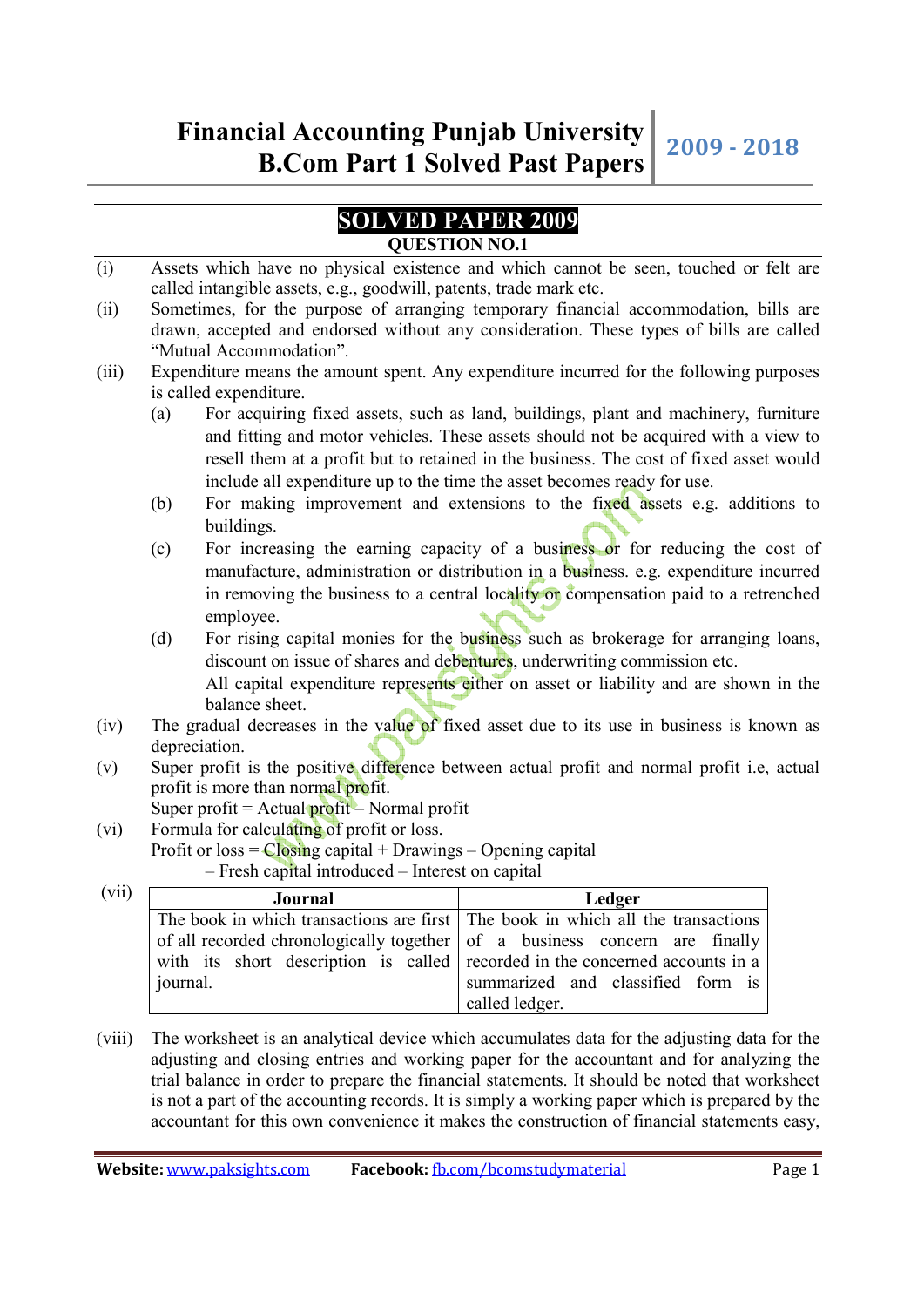convenient and accurate at the end of the year. The worksheet is usually prepared in pencil. It is prepared at the time of dissolution of partnership form to ascertain the net gain or net loss on realization of assets or settlement of liabilities.

Adjusting Entry for "Unearned Commission".

| Commission Account                 | ……… Dr. | XXX |     |
|------------------------------------|---------|-----|-----|
| <b>Unearned Commission Account</b> |         |     | XXX |
| (Being the unearned commission)    |         |     |     |

|      | <b>QUESTION NO.2</b>                                |     |              |               |
|------|-----------------------------------------------------|-----|--------------|---------------|
|      | <b>Amar's Journal</b>                               |     |              |               |
| Date | <b>Particulars</b>                                  | L.F | <b>Debit</b> | <b>Credit</b> |
|      |                                                     |     | (Rs.)        | (Rs.)         |
|      | <b>Bills Receivable Account</b>                     |     | 10,000       |               |
|      | To Bilal Account                                    |     |              | 10,000        |
|      | (Acceptance received from Bilal for 3 months)       |     |              |               |
|      | <b>Bank Account</b>                                 |     | 9,950        |               |
|      | Discount Account                                    |     | 50           |               |
|      | To Bills Receivable Account                         |     |              | 10,000        |
|      | (Bill discounted)                                   |     |              |               |
|      | <b>Bilal Account</b>                                |     | 4,000        |               |
|      | <b>To Bank Account</b>                              |     |              | 3.980         |
|      | To Discount Account                                 |     |              | 20            |
|      | (2/5 of the proceeds remitted to Bilal)             |     |              |               |
|      | <b>Bilal Account</b>                                |     | 20,000       |               |
|      | To Bills Payable Account                            |     |              | 20,000        |
|      | (Acceptance given for 3 months)                     |     |              |               |
|      | <b>Bank Account</b>                                 |     | 3,960        |               |
|      | Discount Account                                    |     | 40           |               |
|      | To Bilal Account                                    |     |              | 4,000         |
|      | (2/5 of the remaining proceeds received from Bilal) |     |              |               |
|      | <b>Bills Payable Account</b>                        |     | 20,000       |               |
|      | To Bilal Accounted                                  |     |              | 20,000        |
|      | (Bill dishonoured due to insolvency)                |     |              |               |
|      | <b>Bilal Account</b>                                |     | 10,000       |               |
|      | To Cash Account                                     |     |              | 2,500         |
|      | To Deficiency Account                               |     |              | 7,500         |
|      | (25% of the amount due is paid in cash and balance  |     |              |               |
|      | transferred to deficiency A/c)                      |     |              |               |
|      | <b>TOTAL</b>                                        |     | 78,000       | 78,000        |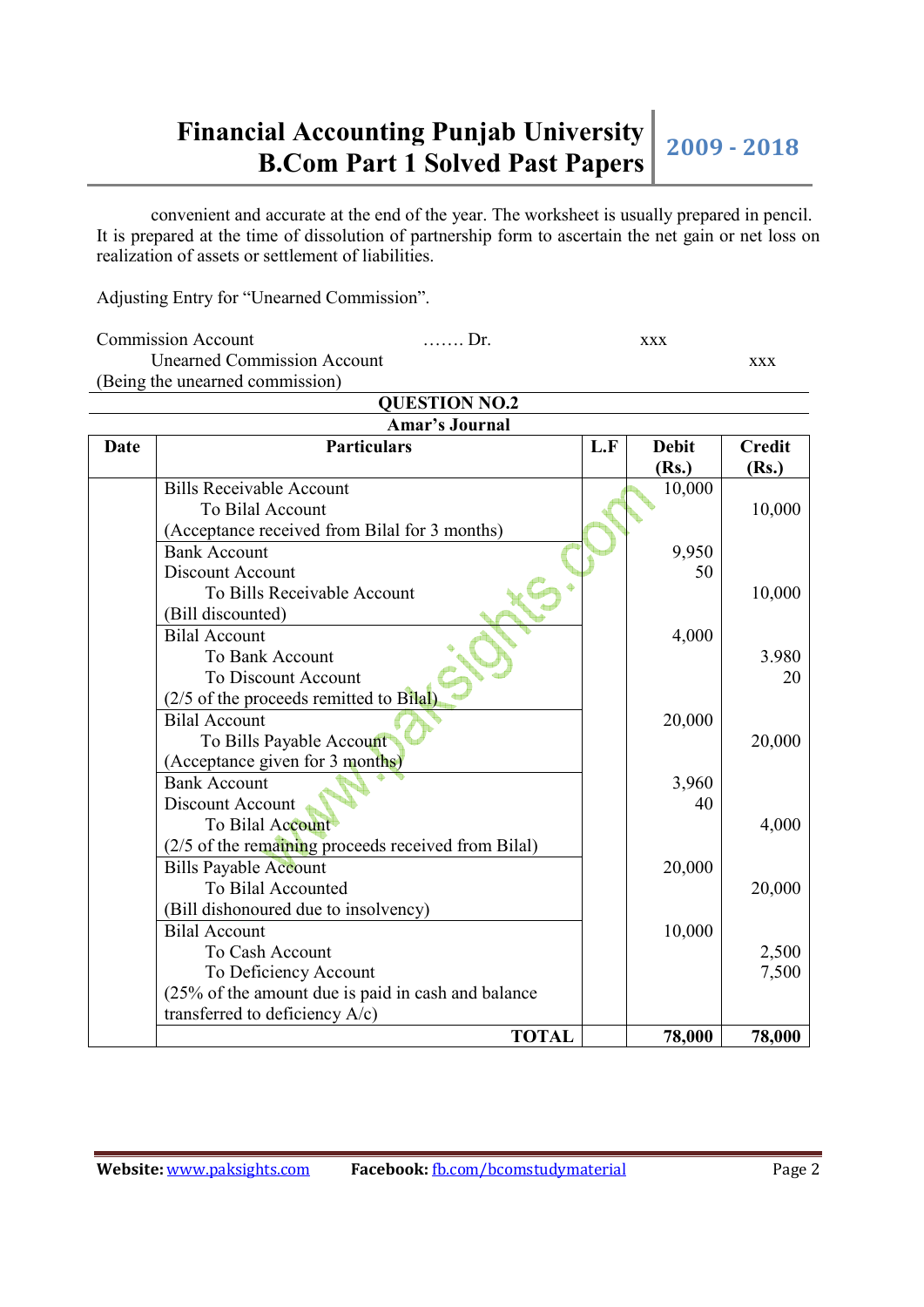| Date | <b>Particulars</b>                                                | L.F | <b>Debit</b><br>(Rs.) | <b>Credit</b><br>(Rs.) |
|------|-------------------------------------------------------------------|-----|-----------------------|------------------------|
|      | Amar Account                                                      |     | 10,000                |                        |
|      | To Bills Payable Account                                          |     |                       | 10,000                 |
|      | (Acceptance given toAmar for 3 months)                            |     |                       |                        |
|      | <b>Bank Account</b>                                               |     | 3,980                 |                        |
|      | Discount Account                                                  |     | 20                    |                        |
|      | To Amar Account                                                   |     |                       | 4,000                  |
|      | (2/5 of the proceeds received from Amar)                          |     |                       |                        |
|      | <b>Bilal Receivable Account</b>                                   |     | 20,000                |                        |
|      | To Amar Account                                                   |     |                       | 20,000                 |
|      | (Acceptance received from Amar for 3 months)                      |     |                       |                        |
|      | <b>Bank Account</b>                                               |     | 19,900                |                        |
|      | Discount Account                                                  |     | 100                   |                        |
|      | To Bill Receivable Account                                        |     |                       | 20,000                 |
|      | (Bill discounted)                                                 |     |                       |                        |
|      | <b>Bills Payable Account</b>                                      |     | 10,000                |                        |
|      | To Bank Account                                                   |     |                       | 10,000                 |
|      | (1 <sup>st</sup> bill paid with the help of 2 <sup>nd</sup> bill) |     |                       |                        |
|      | <b>Amar Account</b>                                               |     | 4,000                 |                        |
|      | To Bank Account                                                   |     |                       | 3,960                  |
|      | To Discount Account                                               |     |                       | 40                     |
|      | (2/5 of remaining proceeds sent to Amar)                          |     |                       |                        |
|      | Amar Account                                                      |     | 20,000                |                        |
|      | To Bank Account                                                   |     |                       | 20,000                 |
|      | (Bill dsihonoured due to insolvency of Amar)                      |     |                       |                        |
|      | Cash Account                                                      |     | 2,500                 |                        |
|      | <b>Bad Debts Account</b>                                          |     | 7,500                 |                        |
|      | To Amar Account                                                   |     |                       | 10,000                 |
|      | (25% of the amount due to received in cash and balance            |     |                       |                        |
|      | transferred to bad debts A/c)                                     |     |                       |                        |
|      | <b>TOTAL</b>                                                      |     | 98,000                | 98,000                 |

## **QUESTION NO.3 Paradise Stores Revised Cash Book**

### **(Bank Column Only) For the period ended 31st March 2008**

| Date | <b>Particulars</b>     | Rs.    | Date              | <b>Particulars</b> | Rs.    |
|------|------------------------|--------|-------------------|--------------------|--------|
|      | To Dividend on Shares. | 18,000 | 'a)               | By Balance b/d     | 60,000 |
| (g)  | To Customer $A/c$      | 20,000 | $\left( 0\right)$ | By Bank Charges    | 480    |
|      | To Balance c/d         | 22,480 |                   |                    |        |
|      |                        | 60,480 |                   |                    | 60.    |

**Website:** www.paksights.com **Facebook:** fb.com/bcomstudymaterial Page 3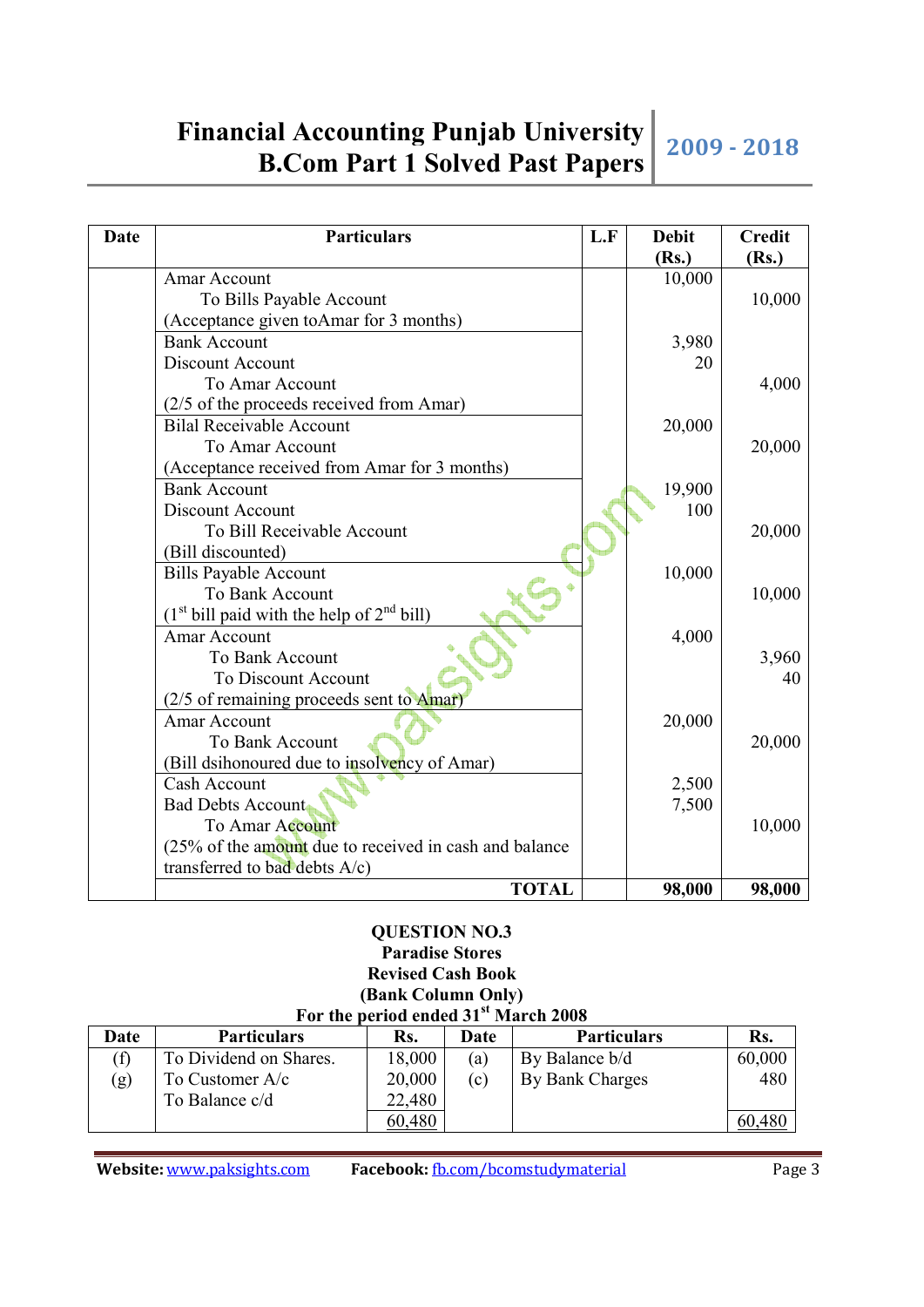## **Paradise Stores Bank Reconciliation Statement As on 31st March, 2008**

|     |                                                | Rs.    |
|-----|------------------------------------------------|--------|
|     | Over draft Cash Book Balance (Cr./Old)         | 22,480 |
| (b) | Add: Wrong Debited by Bank                     | 2,000  |
|     |                                                | 24,480 |
| (d) | Add: Cheques Paid in to Bank but yet Collected | 25,000 |
|     |                                                | 49,480 |
| (e) | Less: Cheques issued but not presented         | 60,000 |
|     | Balance as per Pass Book (Cr.)                 | 10,520 |
|     |                                                |        |

## **QUESTION NO.4 Chenab Club Income & Expenditure Account For the period ended 31st Dec, 2002**

| <b>Expenditures</b>              | Rs.   | <b>Incomes</b>                      | Rs.    |
|----------------------------------|-------|-------------------------------------|--------|
| <b>Salaries</b>                  | 3,600 | <b>Subscription Income:</b>         |        |
| <b>Stationary Expense:</b>       |       | Received During 2002<br>18,000      |        |
| 200<br><b>Opening Balance</b>    |       | Received<br>Add:<br>in              |        |
|                                  |       | Advance                             |        |
| Add: Purchased<br>350            |       | Of 2002 in 2001<br>2,000            |        |
| 550                              |       | 20,000                              |        |
| 150<br>Less: Closing Balance     | 400   | 2,500<br>Outstanding<br>Add:<br>for | 22,500 |
|                                  |       | 2002                                |        |
| Telephone Charges                | 400   | <b>Entrance Fee</b>                 | 1,300  |
| Insurance                        | 1,200 | Sale of Old Magazine                | 50     |
| Miscellaneous                    | 480   | Interest on Investment<br>500       |        |
| Expenditure                      |       |                                     |        |
| Subscription<br>to               | 640   | Add: Receivable<br>500              | 1,000  |
| Newspaper                        |       |                                     |        |
|                                  |       | Other Receipts                      | 800    |
|                                  |       |                                     |        |
| <b>Sports Material Expenses:</b> |       |                                     |        |
| <b>Opening Balance</b><br>4,000  |       |                                     |        |
| Add: Purchased<br>6,000          |       |                                     |        |
| 10,000                           |       |                                     |        |
| 3,000<br>Less: Closing Balance   | 7,000 |                                     |        |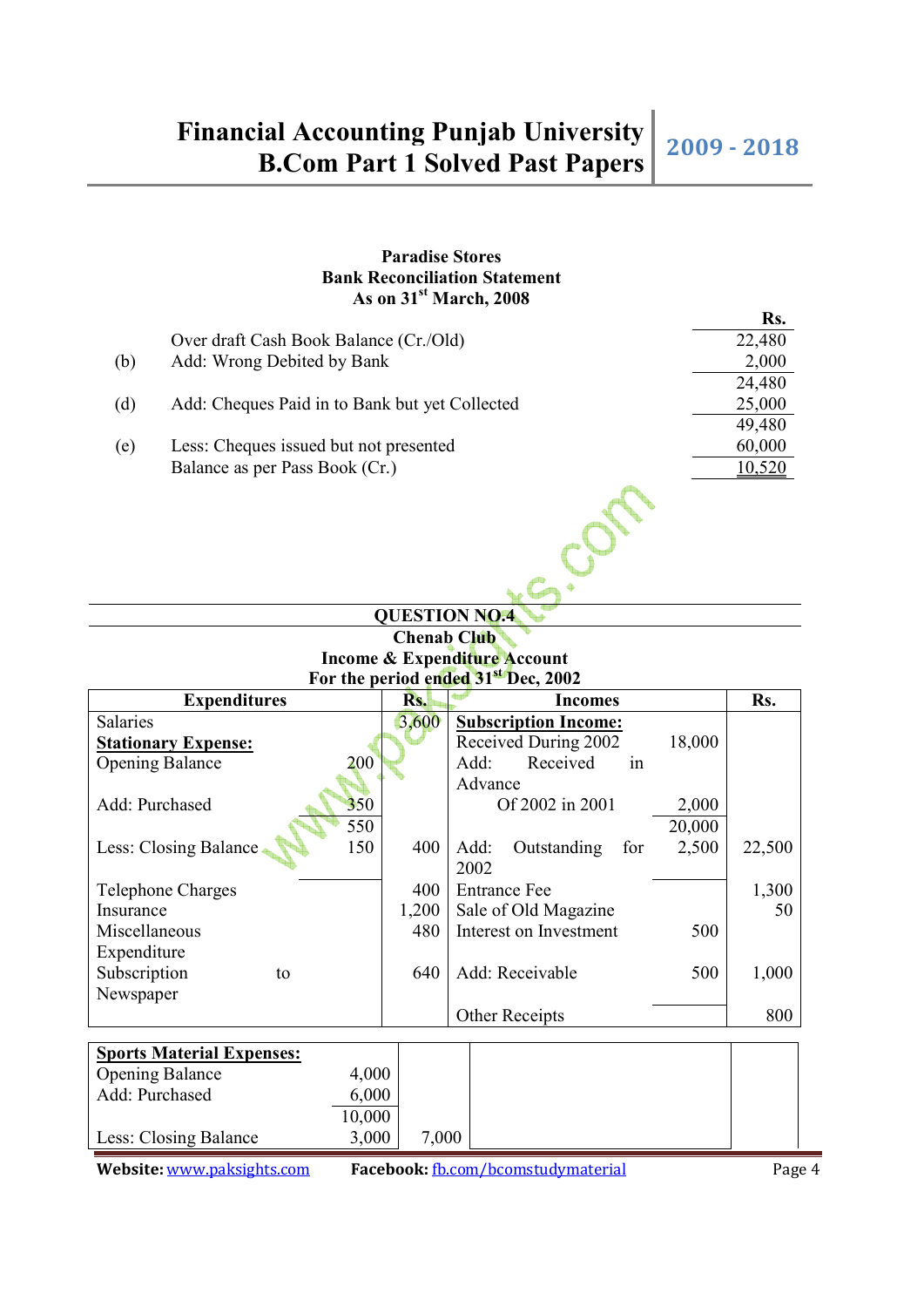| Depreciation on Furniture |        |        |
|---------------------------|--------|--------|
| $(5,000 \times 10/100)$   | 500    |        |
| Depreciation on Building  |        |        |
| $(25,000 \times 5/100)$   | 1,250  |        |
| Surplus                   | 10,180 |        |
|                           | 25,650 | 25,650 |

### **Chenab Club Balance Sheet As on 31st Dec, 2002**

| AS OIL 31<br>Dec, 2002          |        |        |                            |        |        |  |  |  |
|---------------------------------|--------|--------|----------------------------|--------|--------|--|--|--|
| <b>Assets</b>                   |        | Rs.    | <b>Liabilities</b>         |        | Rs.    |  |  |  |
| Cash Balance                    |        | 19,480 | Subscription Received in A |        |        |  |  |  |
| <b>Subscription Due:</b>        |        |        | Advance for 2003           |        | 1,500  |  |  |  |
| $2001(3000-2000)$               | 1,000  |        | Capital Fund (w-1)         | 53,200 |        |  |  |  |
| 2002                            | 2,500  | 3,500  | Add: Surplus               | 10,180 | 63,380 |  |  |  |
| Investment                      |        | 10,000 |                            |        |        |  |  |  |
| Interest due on Investment      |        | 500    |                            |        |        |  |  |  |
| Furniture                       | 5,000  |        |                            |        |        |  |  |  |
| Less: Depreciation              | 500    | 4,500  |                            |        |        |  |  |  |
| <b>Building</b>                 | 25,000 |        |                            |        |        |  |  |  |
| Less: Depreciation              | 1,250  | 23,750 |                            |        |        |  |  |  |
| <b>Sports Material</b>          |        | 3,000  |                            |        |        |  |  |  |
| <b>Stationary Stock Balance</b> |        | 150    |                            |        |        |  |  |  |
|                                 |        | 64,880 |                            |        | 64,880 |  |  |  |

## **WORKINGS:**

## **(w-1) Calculation of Capital Fund:**

### **Chenab Club Balance Sheet**   $\frac{1 \times 1000 \times 10000}{20000000000000000000000000}$

| AS OIL JT<br>DEC, ZUUT          |        |                                  |        |  |  |  |
|---------------------------------|--------|----------------------------------|--------|--|--|--|
| <b>Assets</b>                   | Rs.    | <b>Liabilities</b>               | Rs.    |  |  |  |
| Cash Balance                    | 8,000  | Subscription Received in Advance |        |  |  |  |
| Subscription Due                | 3,000  | for $2002$                       | 2,000  |  |  |  |
| Investment                      | 10,000 | Capital Fund (Balancing Figure)  | 53,200 |  |  |  |
| Furniture                       | 5,000  |                                  |        |  |  |  |
| <b>Building</b>                 | 25,000 |                                  |        |  |  |  |
| <b>Stock of Sports Material</b> | 4,000  |                                  |        |  |  |  |
| <b>Stock of Stationary</b>      | 200    |                                  |        |  |  |  |
|                                 | 55,200 |                                  | 55,200 |  |  |  |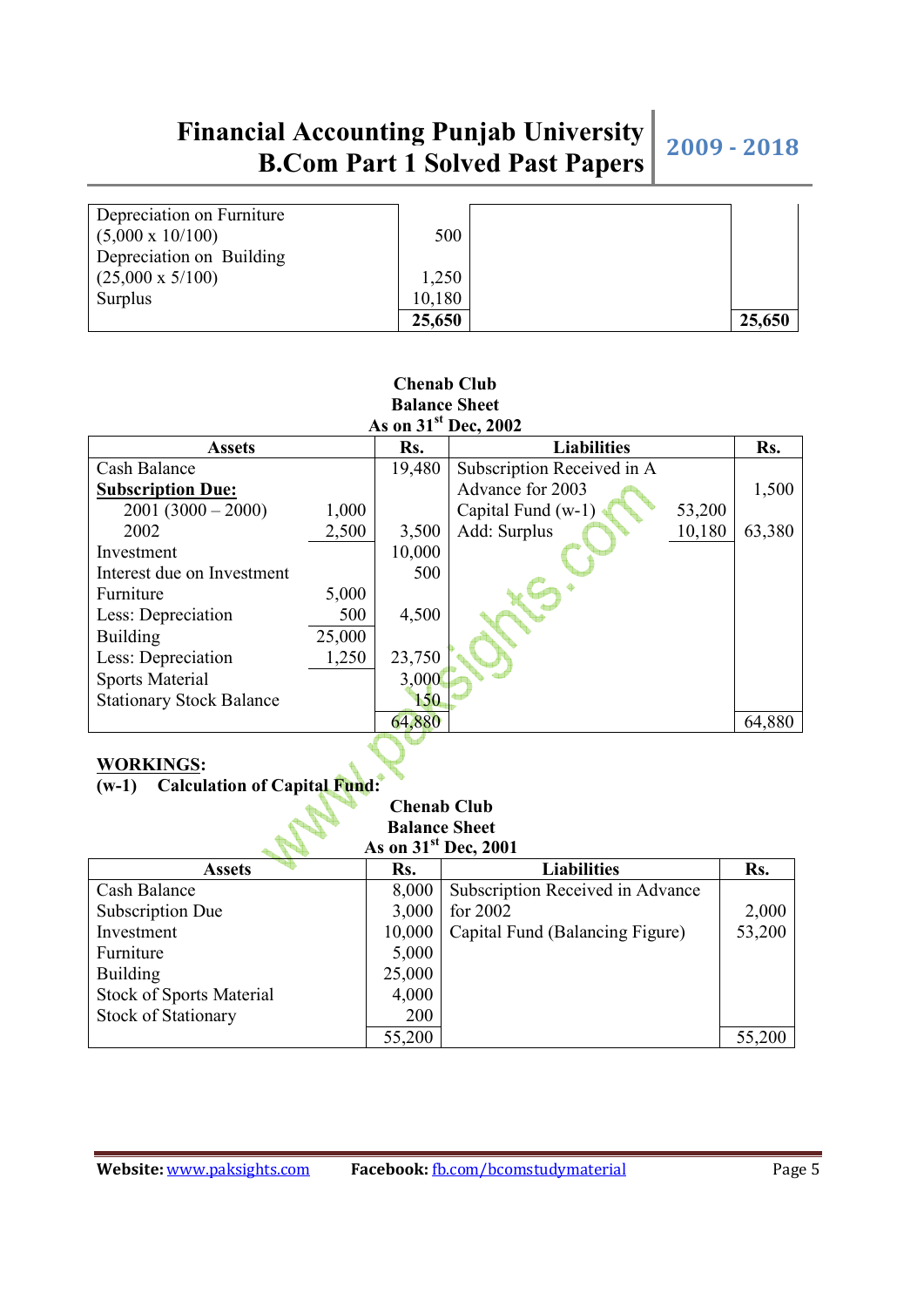|              |                                                     |       | YOLDI IUN NO. J<br><b>Firm's Journal</b> |                    |              |               |
|--------------|-----------------------------------------------------|-------|------------------------------------------|--------------------|--------------|---------------|
| <b>Date</b>  | <b>Particulars</b>                                  |       |                                          | L.F                | <b>Debit</b> | <b>Credit</b> |
|              |                                                     |       |                                          |                    |              |               |
|              | <b>Bank Account</b>                                 |       |                                          |                    | (Rs.)        | (Rs.)         |
|              |                                                     |       |                                          |                    | 52,800       |               |
|              | To Riaz's Capital Account (w-1)                     |       |                                          |                    |              | 52,800        |
|              | (Capital introduced by Riaz)                        |       |                                          |                    |              |               |
|              | <b>Bank Account</b>                                 |       |                                          |                    | 20,000       |               |
|              | To Goodwill Account                                 |       |                                          |                    |              | 20,000        |
|              | (Cash received from RIaz on A/c of goodwill)        |       |                                          |                    |              |               |
|              | Goodwill Account                                    |       |                                          |                    | 20,000       |               |
|              | To Hamza's Capital Account                          |       |                                          |                    |              | 15,000        |
|              | To Subhan's Capital Account                         |       |                                          |                    |              | 5,000         |
|              | Goodwill distributed among old partners)            |       |                                          |                    |              |               |
|              | <b>Revaluation Account</b>                          |       |                                          |                    | 12,000       |               |
|              | To Plant Account                                    |       |                                          |                    |              | 8,000         |
|              | To Stock Account                                    |       |                                          |                    |              | 1,000         |
|              | To Reserve for Bad Debts Account                    |       |                                          |                    |              | 3,000         |
|              | (Assets revalued)                                   |       |                                          |                    |              |               |
|              | Hamza's Capital Account                             |       |                                          |                    | 9,000        |               |
|              | Subhan's Capital Account                            |       |                                          |                    | 3,000        |               |
|              | To Revaluation Account                              |       |                                          |                    |              | 12,000        |
|              | (Lesson revaluation distributed among old partners) |       |                                          |                    |              |               |
|              |                                                     |       | 116,800                                  | 116,800            |              |               |
|              |                                                     |       | <b>Revaluation Account</b>               |                    |              |               |
|              | Particulars                                         | Rs.   |                                          | <b>Particulars</b> |              | Rs.           |
| To Plant A/c |                                                     | 8,000 | By Hamza's Capital A/c                   |                    |              | 9,000         |

## **QUESTION NO. 5**

| <b>Particulars</b>             | Rs.    | <b>Particulars</b>             | Rs.   |
|--------------------------------|--------|--------------------------------|-------|
| To Plant $A/c$                 | 8,000  | $\vert$ By Hamza's Capital A/c | 9,000 |
| To Stock $A/c$                 | 1,000  | By Subhan's Capital $A/c$      | 3,000 |
| To Reserve for Bad Debts $A/e$ | 3,000  |                                |       |
|                                | 12,000 |                                |       |

### **Hamza's Capital Account**

| <b>Particulars</b>          | Rs.    | <b>Particulars</b>         | Rs.    |
|-----------------------------|--------|----------------------------|--------|
| To Revaluation $A/c$ (Loss) |        | $9,000$   By Balance $b/d$ | 50,000 |
|                             |        | By Goodwill A/c            | 15,000 |
| To Balance c/d              | 56,000 |                            |        |
|                             | 65,000 |                            | 65,000 |

### **Subhan's Capital Account**

| <b>Particulars</b>          | Rs.    | <b>Particulars</b> | Rs.    |
|-----------------------------|--------|--------------------|--------|
| To Revaluation $A/c$ (Loss) | 3,000  | By Balance b/d     | 30,000 |
|                             |        | By Goodwill A/c    | 5,000  |
| To Balance c/d              | 32,000 |                    |        |
|                             | 35,000 |                    | 35,000 |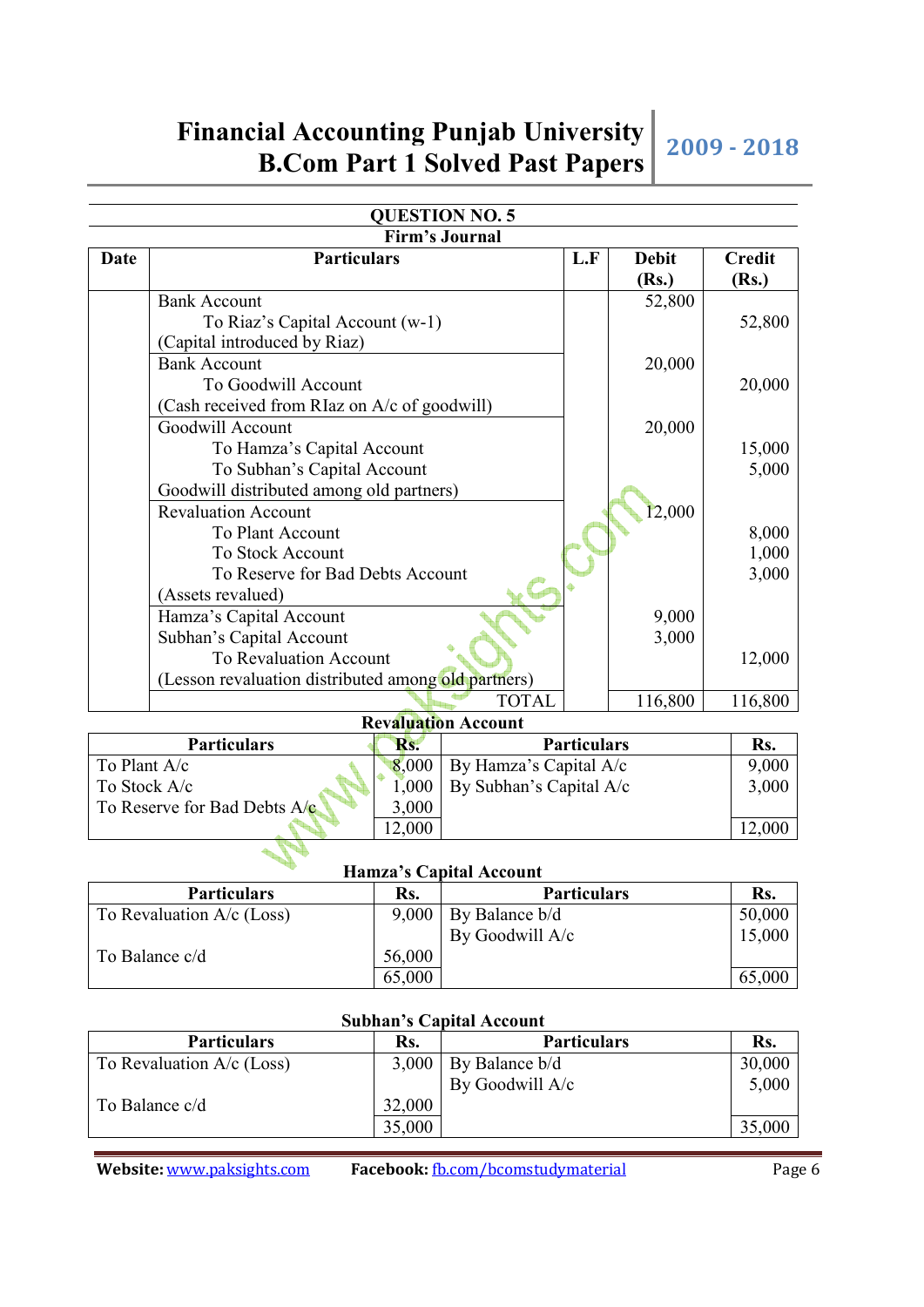| <b>Riaz's Capital Account</b> |        |                      |        |  |  |
|-------------------------------|--------|----------------------|--------|--|--|
| <b>Particulars</b>            | Rs.    | <b>Particulars</b>   |        |  |  |
| To Balance c/d                |        | 52,800   By Bank A/c | 52,800 |  |  |
|                               | 52,800 |                      | 52,800 |  |  |

| <b>Bank Account</b>   |        |                         |        |  |
|-----------------------|--------|-------------------------|--------|--|
| <b>Particulars</b>    | Rs.    | <b>Particulars</b>      | Rs.    |  |
| To Balanceb/d         |        | $20,000$ By Balance c/d | 92,800 |  |
| To Riaz's Capital A/c | 52,800 |                         |        |  |
| To Goodwill A/c       | 20,000 |                         |        |  |
|                       | 92,800 |                         | 92,800 |  |

**Bank Account** 

| M/S Hamza, Subhan & Riaz<br><b>Balance Sheet</b><br>As on 1 <sup>st</sup> January 2009 |        |         |                         |         |  |  |
|----------------------------------------------------------------------------------------|--------|---------|-------------------------|---------|--|--|
| <b>Assets</b>                                                                          |        | Rs.     | <b>Liabilities</b>      | Rs.     |  |  |
| Cash at Bank                                                                           |        | 92,800  | Capital Accounts:       |         |  |  |
| <b>Stock</b>                                                                           |        | 9,000   | Hamza's Capital         | 56,000  |  |  |
| <b>Sundry Debtors</b>                                                                  | 30,000 |         | Subhan's Capital        | 32,000  |  |  |
| Less: Reserve for Bad Debts                                                            | 3,000  | 27,000  | Riaz's Capital          | 52,800  |  |  |
| Plant                                                                                  |        | 32,000  | <b>Sundry Creditors</b> | 20,000  |  |  |
|                                                                                        |        | 160,800 |                         | 160,800 |  |  |
| <b>WORKINGS:</b><br><b>Riaz's Capital:</b><br>$(w-1)$<br>56,000                        |        |         |                         |         |  |  |
| Hamza's New Capital                                                                    |        |         |                         |         |  |  |
| Subhan's New Capital                                                                   |        |         |                         |         |  |  |
|                                                                                        |        |         |                         | 88,000  |  |  |

## **Riaz's Capital** =  $88,000 \times \frac{3}{5} = \underline{Rs}.52,800$

|      | <b>QUESTION NO. 7</b>              |     |              |        |  |  |  |
|------|------------------------------------|-----|--------------|--------|--|--|--|
|      | <b>Journal (Rectified Entries)</b> |     |              |        |  |  |  |
| Date | <b>Particulars</b>                 | L.F | <b>Debit</b> | Credit |  |  |  |
|      |                                    |     | (Rs.)        | (Rs.)  |  |  |  |
| (a)  | Suspense Account                   |     | 90           |        |  |  |  |
|      | To Stationary Account              |     |              | 90     |  |  |  |
|      | (Stationary Account Rectified)     |     |              |        |  |  |  |
| (b)  | Alam Account                       |     | 650          |        |  |  |  |
|      | To Suspense Account                |     |              | 650    |  |  |  |
|      | (Alam's account rectified)         |     |              |        |  |  |  |
| (c)  | Machinery Account                  |     | 250          |        |  |  |  |
|      | <b>Suspense Account</b>            |     | 270          |        |  |  |  |

**Website:** www.paksights.com **Facebook:** fb.com/bcomstudymaterial Page 7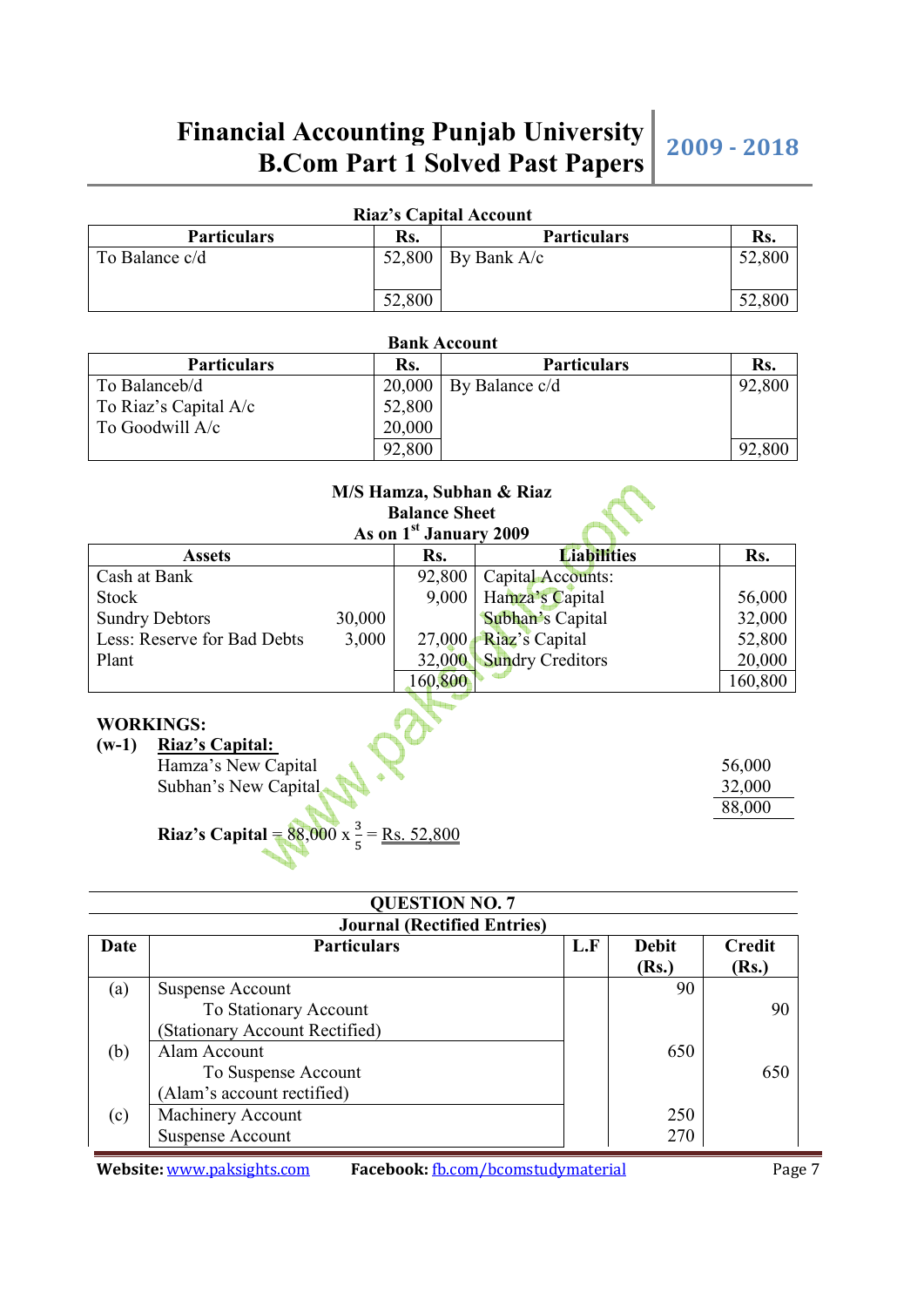**Affilia** 

|     | To Wages Account                         |       | 520   |
|-----|------------------------------------------|-------|-------|
|     | (Machinery and wages account rectified)  |       |       |
| (d) | <b>Suspense Account</b>                  | 880   |       |
|     | To Purchases Account                     |       | 530   |
|     | To Sales Account                         |       | 350   |
|     | (Purchases and sales accounts rectified) |       |       |
| (e) | Fawad Account                            | 3,000 |       |
|     | To Suspense Account                      |       | 3,000 |
|     | (Fawad's account rectified)              |       |       |
| (f) | Sales Account                            | 6,000 |       |
|     | To Furniture Account                     |       | 6,000 |
|     | (Sales & furniture accounts rectified)   |       |       |

| <b>Suspense Account</b>       |       |                    |       |  |  |
|-------------------------------|-------|--------------------|-------|--|--|
| <b>Particulars</b>            | Rs.   | <b>Particulars</b> | Rs.   |  |  |
| To Balance b/d                |       | By Alam A/c        | 650   |  |  |
| (Difference in Trial Balance) | 2,410 | By Fawad A/c       | 3,000 |  |  |
| To Stationary A/c             | 90    |                    |       |  |  |
| To Wages A/c                  | 270   |                    |       |  |  |
| To Purchases A/c              | 530   |                    |       |  |  |
| To Sales A/c                  | 350   |                    |       |  |  |
|                               | 3,650 |                    | 3,650 |  |  |
|                               |       |                    |       |  |  |

## **QUESTION NO. 8**

### **Farhan & Co. Trading and Profit & Loss Account For the period ended 31st March, 2009**

|                      |         | Rs.            |                         |         | Rs.            |
|----------------------|---------|----------------|-------------------------|---------|----------------|
| To Opening Stock     |         | 75,000         | By Sales                | 312,500 |                |
| To Purchases         | 112,500 |                | Less: Return            | 3,125   | 309,375        |
| Less: Returns        | 3,750   | 108,750        | By Closing Stock        |         | 50,000         |
| To Carriage          |         | 1,250          |                         |         |                |
| To Wages             | 31,250  |                |                         |         |                |
| Add: Outstanding     | 2,500   | 33,750         |                         |         |                |
| To Gross Profit c/d  |         | 140,625        |                         |         |                |
|                      |         | <u>359,375</u> |                         |         | <u>359,375</u> |
| To Salaries          |         | 35,000         | By Gross Profit b/d     |         | 140,625        |
| To Provision for Bad |         |                | By Interest Receivable  |         |                |
| Debts:               |         |                | on                      |         |                |
| New Provision        | 2,500   |                | Loan to Ahsan $& Co.$   |         |                |
| Add: Bad Debts       | 1,875   |                | $(3,750 \times 10/100)$ |         | 375            |
|                      | 4,375   |                |                         |         |                |
| Less: Old Provision  |         | 4,375          |                         |         |                |